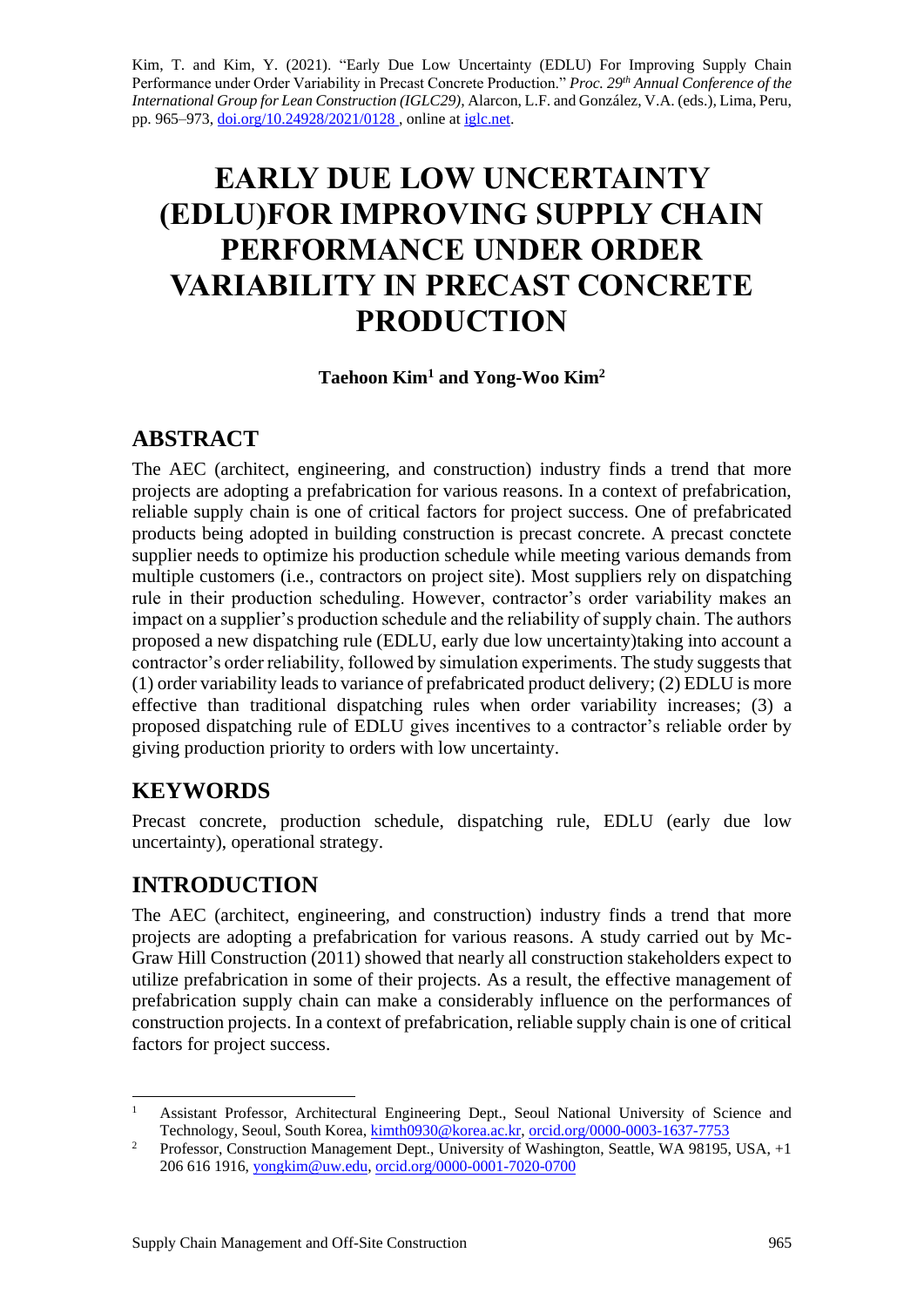In projects using precast concrete structures (e.g., precast wall panels), precast concrete structures are manufactured off-site in a controlled environment, transported to the site, and lifted into place (Benjaoran et al. 2005). A precast conctete supplier needs to optimize his production schedule while meeting various demands from multiple customers (i.e., contractors on project site). Most suppliers do not have capital enough to invest advanved optimization scheduling tool to develop and update their production schedule. Accordingly, they rely on dispatching rule (i.e., the way to prioritize work orders) in their production scheduling to meet various demands (Kim et al. 2020).

However, contractor's order variability makes an impact on a supplier's production schedule and the reliability of supply chain. The authors proposed a new dispatching rule taking into account a contractor's order reliability, followed by simulation experiments. The authors finally proposes three operational strategies based on the simulation results.

# **PRECAST CONCTETE SCHEDULING AND ORDER RELIABILITY**

#### **PRECAST CONCRETE PRODUCTION SCHEDULE**

Precast concrete production is a flow production system which consists of six processes: formwork assembling (m1), rebar and other all embedded parts installation (m2), concrete casting (m3), concrete curing (m4), formwork dismantling (m5), and PC product finishing (m6). The precast concrete production system can be classified into interruptabile production and uninterruptable production (Wang and Hu 2017). Among six processes, concrete curing (m4) is categorized as a parallel process because it doesn't need any external resources once concrete casting (m3) is complete (Kim et al 2020).

Literature on precast concrete production schedule is found. However, most studies have been carried out on precast conceret production scheduling without demand uncertainty considered. Dawood (1995) carried out the heuristic approach-based production schedule model for the precast concete. Benjaoran et al. (2005) suggested a production scheduling model using the genetic algorithm (GA) for bespoke precast concete with multiple molds. Yang et al. (2016) suggested the searching technique based on a multi-objective GA for evaluating the time and cost from production to assembly.

The authors also found that several studies carried out the scheduling problem for the precast concrete production under the uncertainty. Chan and Wee (2003) used GA to develop the heuristic approach based-schedule repair model to resolve schedule disturbance. However, they didn't include due date changes as uncertainty. Ko (2010) suggested the prnciples for schedule adjustment to cope with the demand variability. Ma et al. (2018) suggested an approach to optimize the rescheduling of multiple production lines for the PC to cope with production emergencies, but they didn't take count into the uncertainty of on-site schedule. Ho (2019) investigated the optimization using interprogramming under demand uncertainty and work station capacity of the supplier. Kim et al. (2020) proposed a simulation module for scheduling PC under due date changes, but they didn't focus on how the plan reliability can make an impact on supply chain performance.

#### **ORDER RELIABILITY**

A construction project schedule has some uncertainty that makes an impact on the activities related to installation of prefabricated products (Chan and Wee 2003). Planning reliability is directly related to the order of prefabricated products. Order variability (i.e.,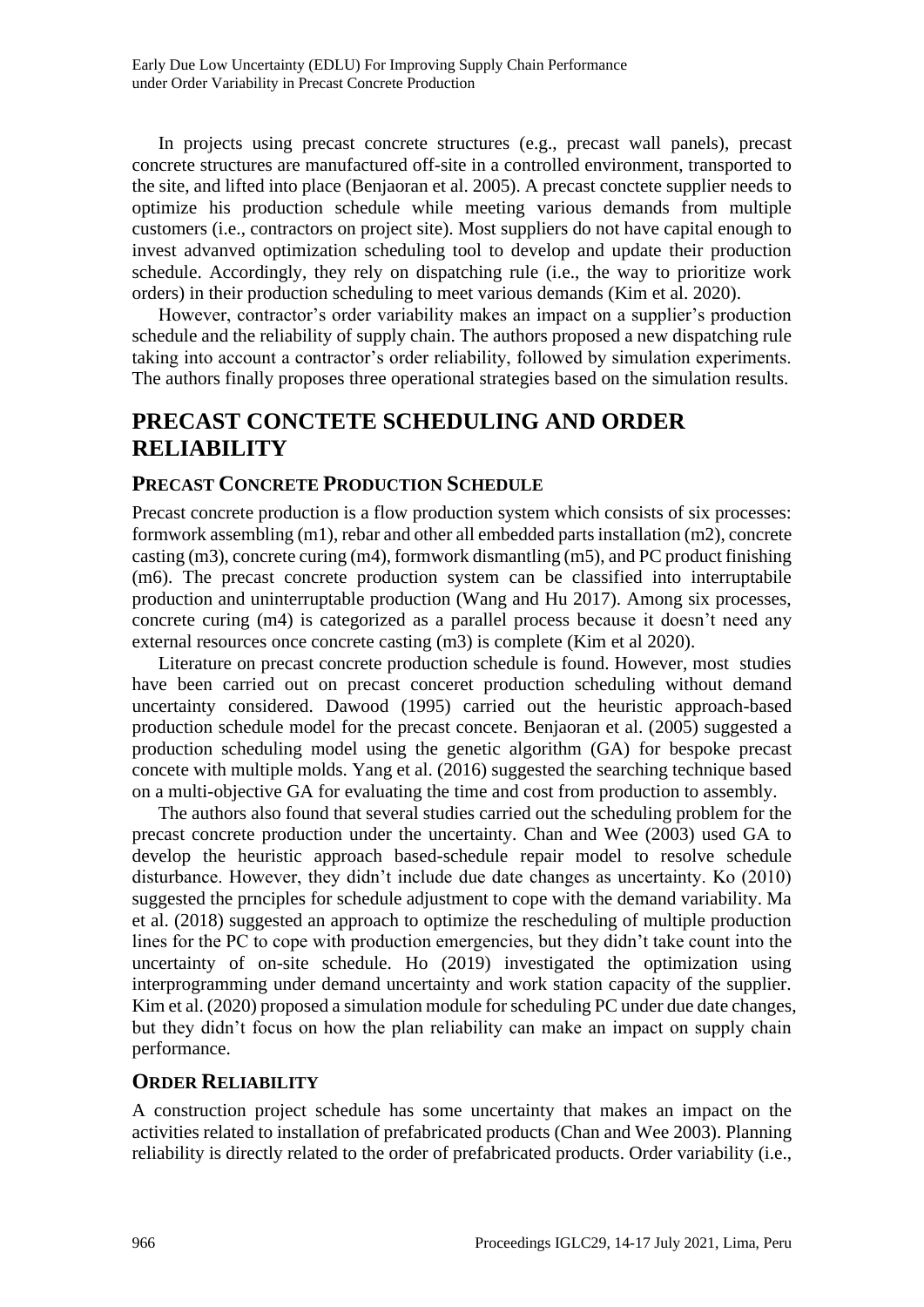changes in delivery order) may come from (1) working out of optimum sequence", or (2) expediting or delaying the progress with pre-arranged sequence (Ballard and Arbulu 2004). Although order variability may also come from design changes, this study exclude this case because delivery orders are usually made only after shop drawings are approved. It is rare that product design changes after its shop drawing is approved.

The changes either in work sequence or in timing of the installers schedule frequently lead to changes in delivery order unless the installer has space enough to hold inventory. The changes in delivery order made by installers (i.e., contractors on site) disrupts the fabricator's production schedule, leading to additional costs and time. The delivery order changes (i.e. order variability) may occur before or during corresponding precast concrete production. If the delivery order changes prior to precast concrete production begins, the suppler should rearrange their production schedule. If the delivery order changes while precast concrete production in process, either the suppler or the contractor should hold the inventory unless the third party dealer who is in charge of logistics takes care of inventory.

#### **A SUPPLIER'S PRODUCITON SCHEDULE AND DISPATCHING RULE**

There are multiple areas to respond to such order variability to reduce the negative impact on supply chain performances (i.e., lead time and costs). They include improving a contractor's planning reliability through the Last Planner System, setting up a production layout so that the supplier's production schedule can be flexible enough to respond to order changes, or having a contractor purchase the supplier's production capacity rather than products. The study focuses only on the supplier's production scheduling with the following assumption:

- A contractor's order reliability is given
- A production layout does not change. (i.e., the production duration is given)
- A contractor does not have any strategic solution to change the contractual relationship.

Many construction fabricators have limited planning capacity not enough to develop a robust scheduling or schedule optimization responding to order variability (Kim et al. 2020). Instead of complex scheduling method such as optimization algorithm, many construction fabricators have used dispatching rules in practice because of their simplicity and intuitiveness. The following is the list of dispatching rules being commonly used by the manufacturers.

- The EDD (earliest due date) rule has been widely used for production scheduling problem because of its simplity and better performance than other rules (Chan and Hu 2002). The EDD rule chooses the next job having earliest due date from the queue. This rule focuses on satisfying job due dates.
- The SPT (shortest processing time) rule chooses the next job having the shortest processing times from the queue. This rule has been known to be one of the best to reduce work-in-process inventory because the rule minimize the time a job stays in the shop (Weng and Ren 2006).
- The CR(critical ratio) rule chooses the next job considering the available time divided by the total remaining process time of the job.

The existing rules didn't take into account the order uncertainty which may change due dates of orders. This study propose a new rule of EDLU (early due and low uncertainty)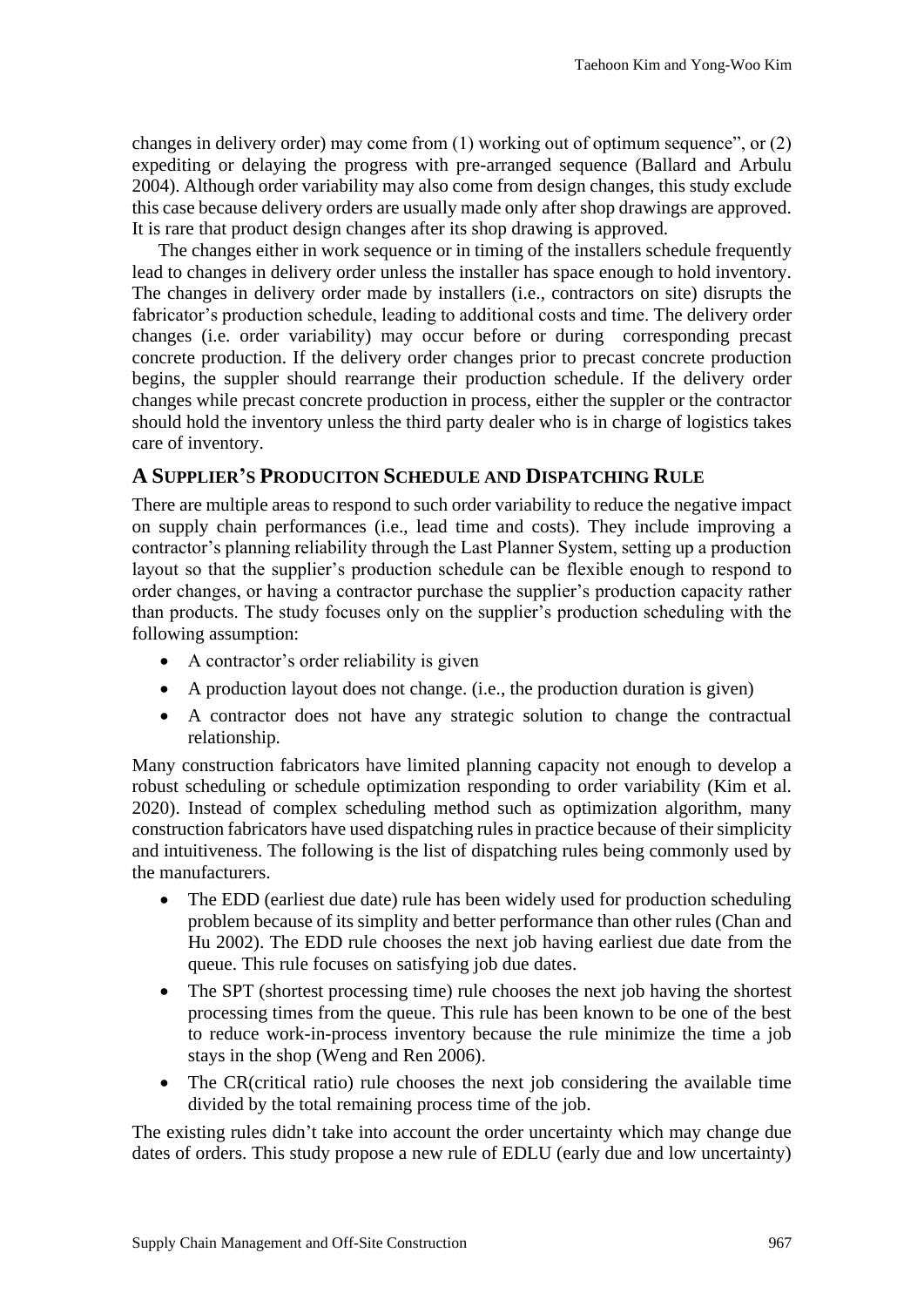taking into account. The PC production schedule can be more flexible by responding to order variability (i.e, the due date changes occur before the production gets started). However, it is strenuous to adjust the PC production schedule if the orders' due date changes are notified after the production gets started. The authors propose to shift the risk of production disruption to the party who creates the order variability (i.e, contractor who frequently changes the delivery order). Therefore, it was required that order with high uncertainty of the due date is started late among orders with a similar priority.

The proposed dispatching rule uses EDD as a baseline because EDD has been popularly applied for PCs production scheduling because it has better performance compared to other dispatching rules (Ho 2018). The proposed rule evaluates the due date and the contractor's order uncertainty when the order's due date is confirmed. The proposed one evaluates the due dates giving priority to the order with early due date in their production sequence. If multiple orders have the same due date, the proposed rule make the priority of orders having the higher uncertainty lower (Kim et al 2020).

### **SIMULATION EXPERIMENT**

#### **SIMULATION METHOD**

Simulation experiments have been conducted to compare the performance of the proposed rule to existing rules such as EDD, SPT, and CR and verify the validity. For simulation experiments, the study set up several parameters such as the due date interval, due date tightness, due date uncertainty. In order to examine the effectiveness of reliability in supply lead time, the DPPSM (Dynamic Prefabricated Product Scheduling Model, Kim et al 2020), which has been developed for Precast Concrete Schedule Simulation, is adopted and simulated with the diverse cases.

The DPPSM uses a discrete-time simulation (DTS) method to model precast concrete production process. The DPPSM consists of two parts: (1) a due date uncertainty generator and (2) production scheduling system (Figure 1, Kim et al 2020). The due date uncertainty generator creates due date changes resulting from a predefined probability distribution function. The production scheduling system consists of a module of 'search and update' and 'priority evaluation.' If a priority rule is given, the module identifies a priority task. The DPPSM allows to reschedule the precast concrete production to cope with the due date changes.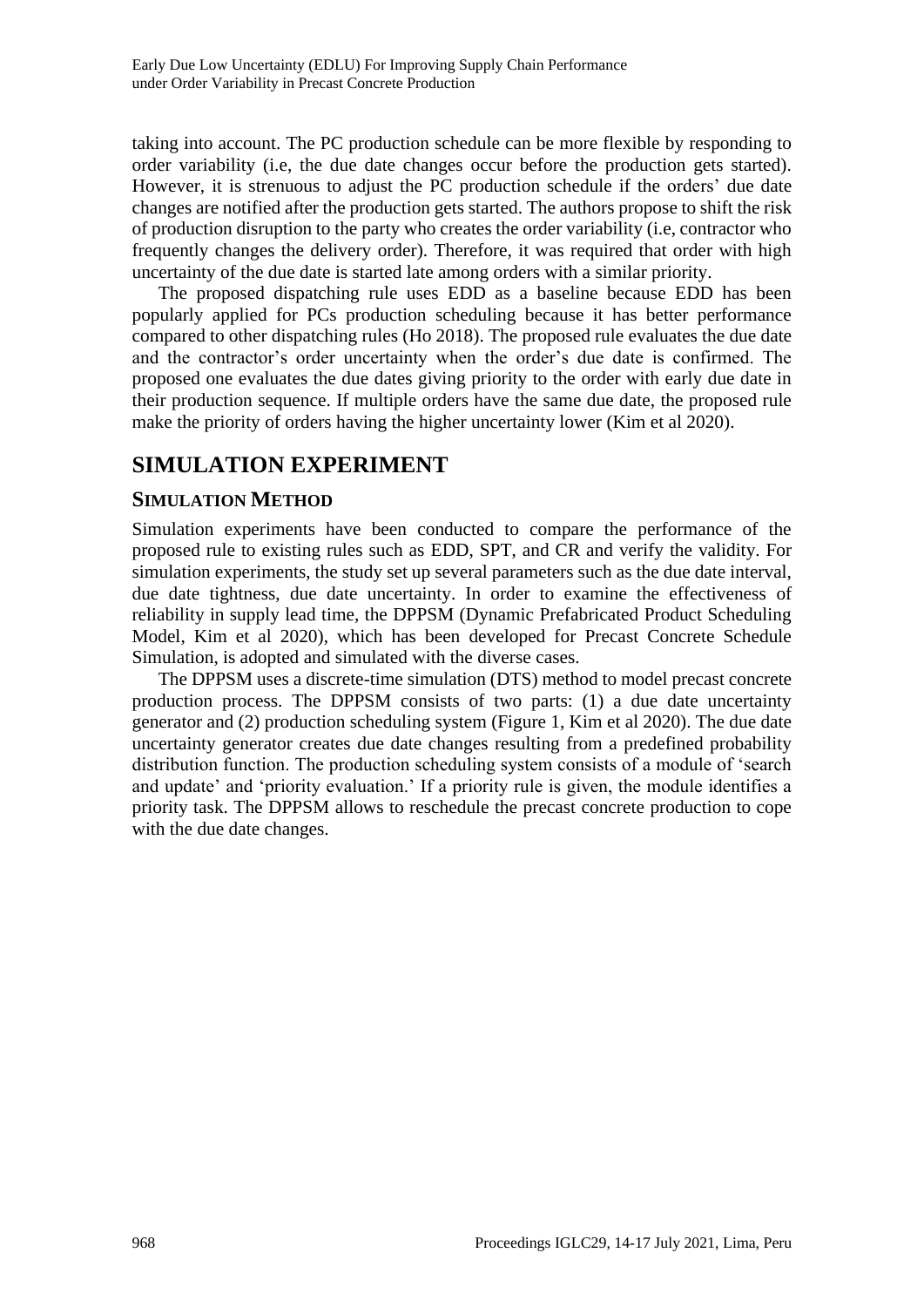

P indicates possibility; m indicates machine; O indicates order; DDCM indicates due date change magnitude; and DDRT indicates changed due date receipt time.

Figure 1: DPPSM (Dynamic Prefabricated Product Scheduling Model, Kim et al 2020)

#### **SIMULATION EXPERIMENTS**

#### **Description of Scenarios**

The simulation experiments in this study assumed several conditions as scenarios (Table 1). There were total fifteen orders. The all order dates were Day 1 and their due times were the end time on the due date. The receipt time about the changed due date was the start time on the due date. The original due date (ODD) classified into three types: order date  $(OD) + t$ .  $OD + t + a$ ,  $OD + t + 2a$ . The variable t indicates the due date tightness level. The variable *a* is related to the gap day between two jobs' due dates and indicates the production load level.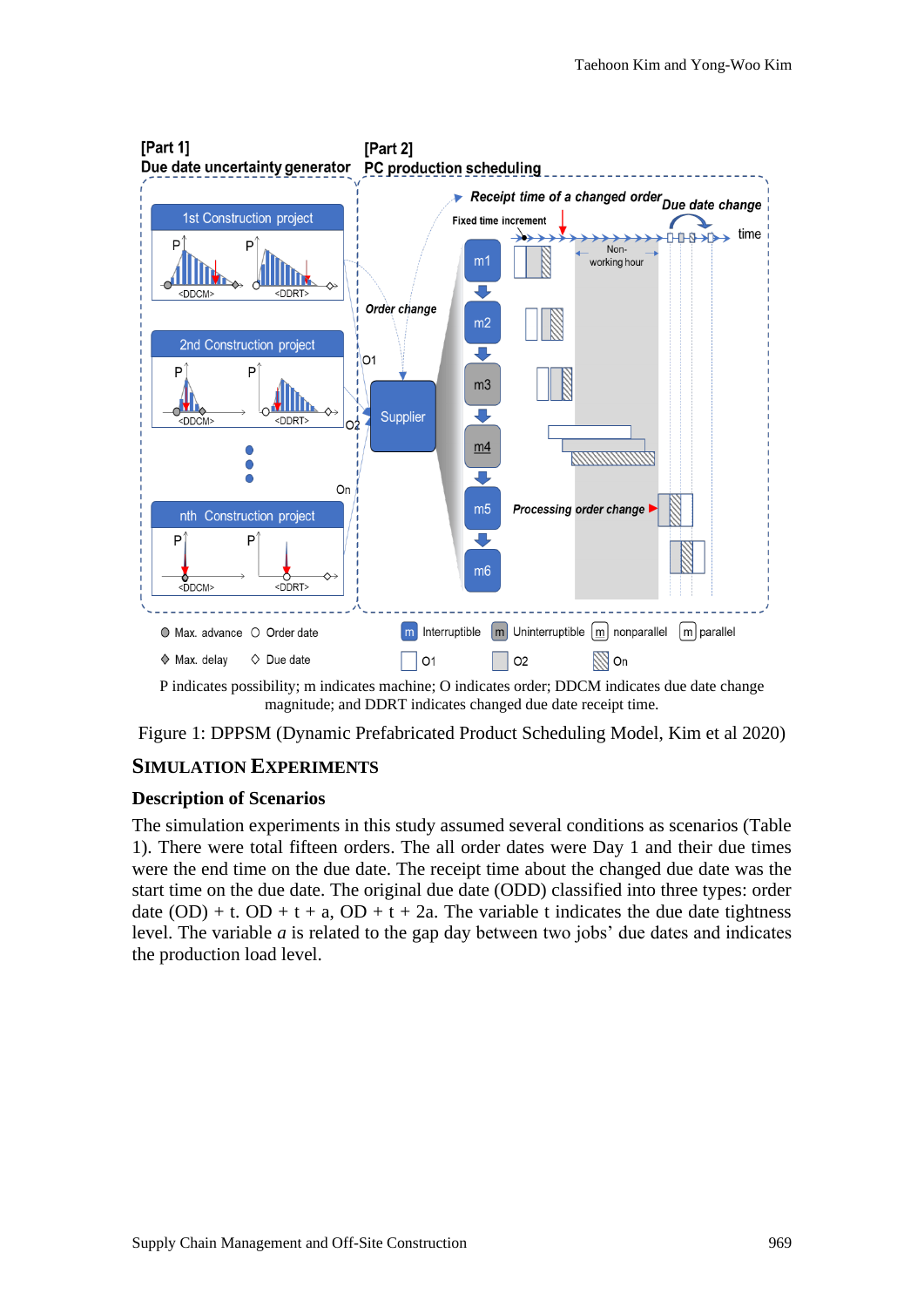| Table 1. PCs Order Information in Simulation Experiments. |                |                     |       |               |                    |               |
|-----------------------------------------------------------|----------------|---------------------|-------|---------------|--------------------|---------------|
|                                                           | Job            | <b>Product type</b> | OD    | <b>ODD</b>    | <b>Uncertainty</b> |               |
| No.                                                       |                |                     |       |               | Min. Due date      | Max. Due date |
| $\mathbf{1}$                                              | J <sub>1</sub> | P <sub>1</sub>      | Day 1 | $OD + t$      | ODD-1              | $ODD + u$     |
| 2                                                         |                | P <sub>2</sub>      |       | $OD + t$      | ODD-1              | $ODD + u$     |
| 3                                                         |                | P <sub>3</sub>      |       | $OD + t + a$  | ODD-1              | $ODD + u$     |
| 4                                                         |                | P <sub>5</sub>      |       | $OD + t + a$  | ODD-1              | $ODD + u$     |
| 5                                                         |                | P7                  |       | $OD + t + 2a$ | ODD-1              | $ODD + u$     |
| 6                                                         | J2             | P <sub>2</sub>      | Day 1 | $OD + t$      | ODD-1              | $ODD + u$     |
| 7                                                         |                | P <sub>4</sub>      |       | $OD + t$      | ODD-1              | $ODD + u$     |
| 8                                                         |                | P <sub>8</sub>      |       | $OD + t + a$  | ODD-1              | $ODD + u$     |
| 9                                                         |                | P <sub>9</sub>      |       | $OD + t + a$  | ODD-1              | $ODD + u$     |
| 10                                                        |                | P <sub>10</sub>     |       | $OD + t + 2a$ | ODD-1              | $ODD + u$     |
| 11                                                        | J3             | P <sub>2</sub>      | Day 1 | $OD + t$      | ODD-1              | $ODD + u$     |
| 12                                                        |                | P <sub>4</sub>      |       | $OD + t$      | ODD-1              | $ODD + u$     |
| 13                                                        |                | P <sub>6</sub>      |       | $OD + t + a$  | ODD-1              | $ODD + u$     |
| 14                                                        |                | P <sub>8</sub>      |       | $OD + t + a$  | ODD-1              | $ODD + u$     |
| 15                                                        |                | P <sub>10</sub>     |       | $OD + t + 2a$ | ODD-1              | $ODD + u$     |

Early Due Low Uncertainty (EDLU) For Improving Supply Chain Performance under Order Variability in Precast Concrete Production

In terms of uncertainty, all jobs had the same due dates variance. The maximum delay of and a maximum advance of All jobs were u and one days, respectively; The focus of this study placed the maximum delay because construction delays happens more frequently than early construction completion (Kim et al. 2020).

The processing time and mold type in this study are shown in Table 2 (Benjaoran et al 2005). This study assumed the quaitity of each mold type is two molds to consider resource constraint in the real PCs production situations. The simulation time advance step unit for DPPSM was set to 0.1 hour.

| <b>Product</b>                                                                                           | Mold type | Processing time (h) |                |     |      |                |     |
|----------------------------------------------------------------------------------------------------------|-----------|---------------------|----------------|-----|------|----------------|-----|
| type                                                                                                     |           | m1                  | m <sub>2</sub> | m3  | m4   | m <sub>5</sub> | m6  |
| P <sub>1</sub>                                                                                           | A         | 2.0                 | 1.6            | 2.4 | 12.0 | 2.5            | 1.0 |
| P <sub>2</sub>                                                                                           | B         | 3.4                 | 4.0            | 4.0 | 12.0 | 2.4            | 5.0 |
| P <sub>3</sub>                                                                                           | A         | 0.8                 | 1.0            | 1.2 | 12.0 | 0.8            | 0.1 |
| P <sub>4</sub>                                                                                           | A         | 0.6                 | 0.8            | 1.0 | 12.0 | 0.6            | 2.0 |
| P <sub>5</sub>                                                                                           | C         | 3.0                 | 3.6            | 2.4 | 12.0 | 2.4            | 3.0 |
| P <sub>6</sub>                                                                                           | A         | 3.0                 | 3.2            | 3.0 | 12.0 | 3.0            | 1.6 |
| P7                                                                                                       | C         | 1.3                 | 0.9            | 2.4 | 12.0 | 1.9            | 1.8 |
| P <sub>8</sub>                                                                                           | B         | 1.7                 | 1.4            | 1.1 | 12.0 | 0.9            | 0.7 |
| P <sub>9</sub>                                                                                           | A         | 2.2                 | 1.8            | 1.2 | 12.0 | 2.3            | 0.7 |
| P <sub>10</sub>                                                                                          | C         | 1.6                 | 3.2            | 2.3 | 12.0 | 2.1            | 2.7 |
| Note: m1, mold assembling: m2, reinforcement and placing of all embedded parts: m3, concrete casting: m4 |           |                     |                |     |      |                |     |

Table 2. Processing Time for Each Machine and Mold Type according to Product Type

Note: m1, mold assembling; m2, reinforcement and placing of all embedded parts; m3, concrete casting; m4, concrete curing; m5, mold dismantling; m6, product finishing,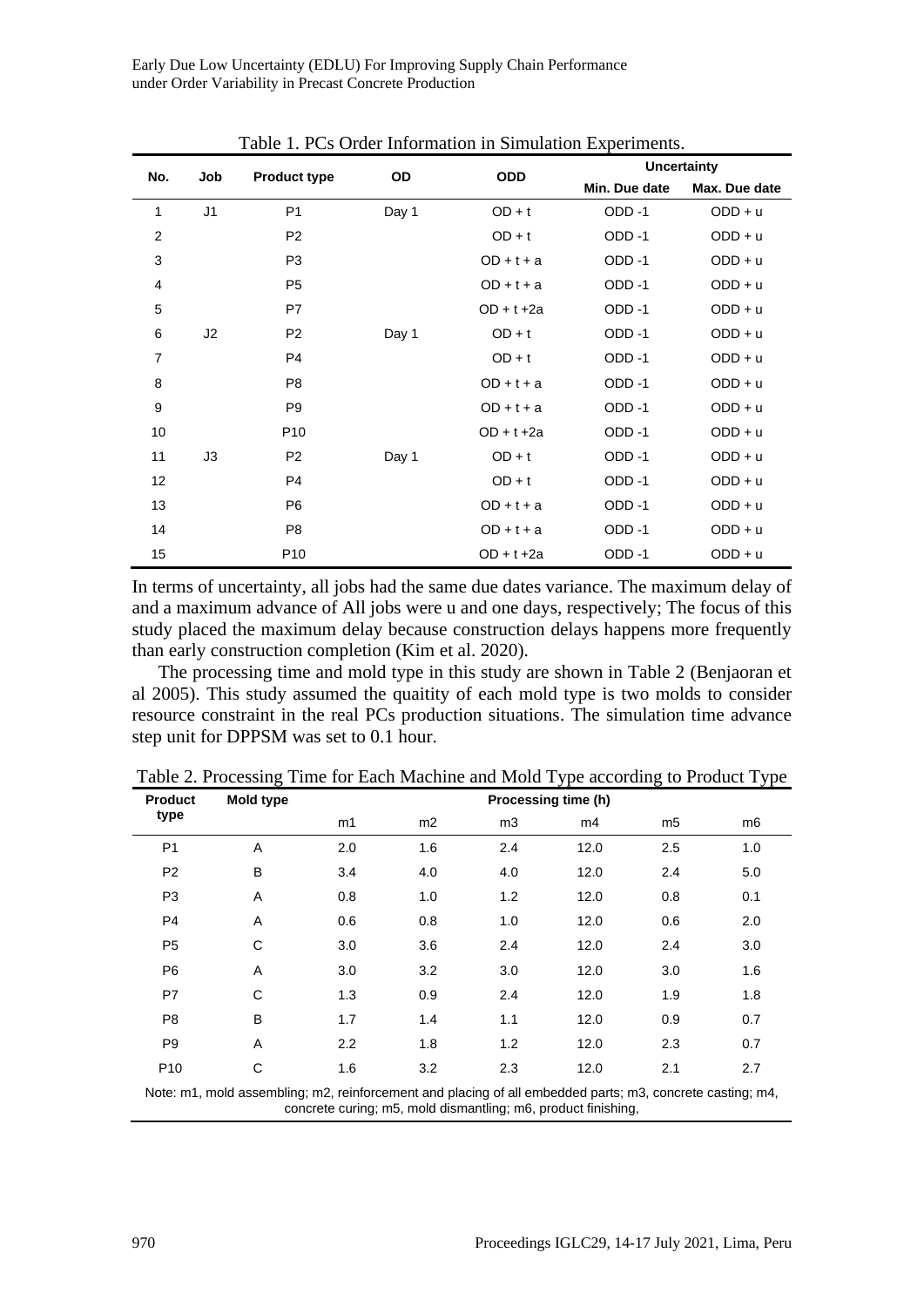The authors simulated a total of 18 scenarios. The daily working hours was assumed to ten hours.The variable u which means the due date uncertainty differed from one days to five days with two-day gap. The variable *t* which means the due date tightness differed from one day to three days with one-day gap, and the variable *a* which means production load level differd from one day to three days with a two-day gap.

#### **Simulation Results**

The authors showed the relative performance by calculating the increase in terms of total tardiness using each rule with compared to the proposed rule. As a result of simulating all scenarios, the average relative performance over the 300 replications are shown in Table 3. The scenarios were named as 'S*uta*'. For example, the S321 means a scenario with three of *u*, two of *t*, and one of *a*.

| <b>Scenario</b>   | <b>DPPSM</b>   | <b>CR</b>            | <b>EDD</b>            | <b>SPT</b>             |
|-------------------|----------------|----------------------|-----------------------|------------------------|
| S <sub>111</sub>  | 742.4 (0, 0%)  | 699.2 (-43.2, -5.8%) | 723.8 (-18.5, -2.5%)  | 490.7 (-251.7, -33.9%) |
| S113              | 331.4 (0, 0%)  | 316.2 (-15.2, -4.6%) | $330.2$ (-1.2, -0.4%) | 364.6 (33.2, 10%)      |
| S121              | 365.0 (0, 0%)  | 407.1 (42.1, 11.5%)  | 384.1 (19.1, 5.2%)    | 311.5 (-53.5, -14.7%)  |
| S <sub>123</sub>  | 131.2 (0, 0%)  | 138.1 (6.9, 5.3%)    | 132.4 (1.2, 0.9%)     | 232.9 (101.7, 77.5%)   |
| S <sub>131</sub>  | 152.0 (0, 0%)  | 158.3 (6.3, 4.2%)    | 154.0 (2, 1.3%)       | 173.1 (21.1, 13.9%)    |
| S <sub>133</sub>  | $31.4(0, 0\%)$ | 39.4 (8.0, 25.5%)    | $32.3(0.9, 3\%)$      | 136.0 (104.6, 333.2%)  |
| S311              | 407.6 (0, 0%)  | 417.9 (10.4, 2.5%)   | 417.7 (10.1, 2.5%)    | 337.9 (-69.7, -17.1%)  |
| S313              | 158.3 (0, 0%)  | 167.4 (9.1, 5.7%)    | 165.4 (7.1, 4.5%)     | 249.8 (91.4, 57.8%)    |
| S321              | 178.4 (0, 0%)  | 190.4 (12.0, 6.7%)   | 182.6 (4.3, 2.4%)     | 190.3 (11.9, 6.7%)     |
| S323              | 56.4 (0, 0%)   | 61.1 (4.6, 8.2%)     | 59.5 (3.1, 5.4%)      | 148.8 (92.4, 163.6%)   |
| S331              | $51.2(0, 0\%)$ | 60.5 (9.3, 18.2%)    | 52.1 (1.0, 1.9%)      | 101.4 (50.2, 98.1%)    |
| S333              | $12.3(0, 0\%)$ | 17.7 (5.4, 44.2%)    | 13.3 (1.0, 7.8%)      | 82.1 (69.8, 567.8%)    |
| S <sub>5</sub> 11 | 218.1 (0, 0%)  | 232.2 (14.2, 6.5%)   | 226.8 (8.7, 4.0%)     | 226.7 (8.7, 4%)        |
| S513              | 87.1 (0, 0%)   | 93.1 (6.0, 6.9%)     | 96.3 (9.2, 10.6%)     | 172.1 (85.0, 97.6%)    |
| S521              | 88.2 (0, 0%)   | 103.1 (14.9, 16.9%)  | 94.1 (5.9, 6.7%)      | 128.4 (40.3, 45.7%)    |
| S523              | $31.7(0, 0\%)$ | 36.9 (5.2, 16.2%)    | 36 (4.2, 13.3%)       | 98.3 (66.6, 209.8%)    |
| S531              | $25.5(0, 0\%)$ | 27.2 (1.6, 6.3%)     | 26.2 (0.7, 2.7%)      | 62.2 (36.6, 143.4%)    |
| S533              | $9.0(0, 0\%)$  | $9.8(0.8, 9.2\%)$    | $9.2(0.2, 2.2\%)$     | 51.9 (42.9, 476.4%)    |

Table 3. Simulation Results of Dispatching Rules

Two numbers in parentheses indicate increase and ratio compared to DPPSM. For example, two numbers in parentheses of CR in S111 were calculated by  $-43.2$  =  $699.2 - 742.4, -5.8\% = -43.2 / 742.4.$ 

The DPPSM showed better performance in most of scenarios with three  $(u=1)$ , five  $(u=3)$ , and six  $(u=5)$ . Also, the DPPSM made better performance as u increases compared to the other rules. In case of scenarios with tight due date such as S111 and S311, SPT was the best rule showing the lowest tardiness, which was as known (Weng and Ren 2006). These results show that the DPPSM tends to be superior to using the existing rules as the due date uncertainty increases.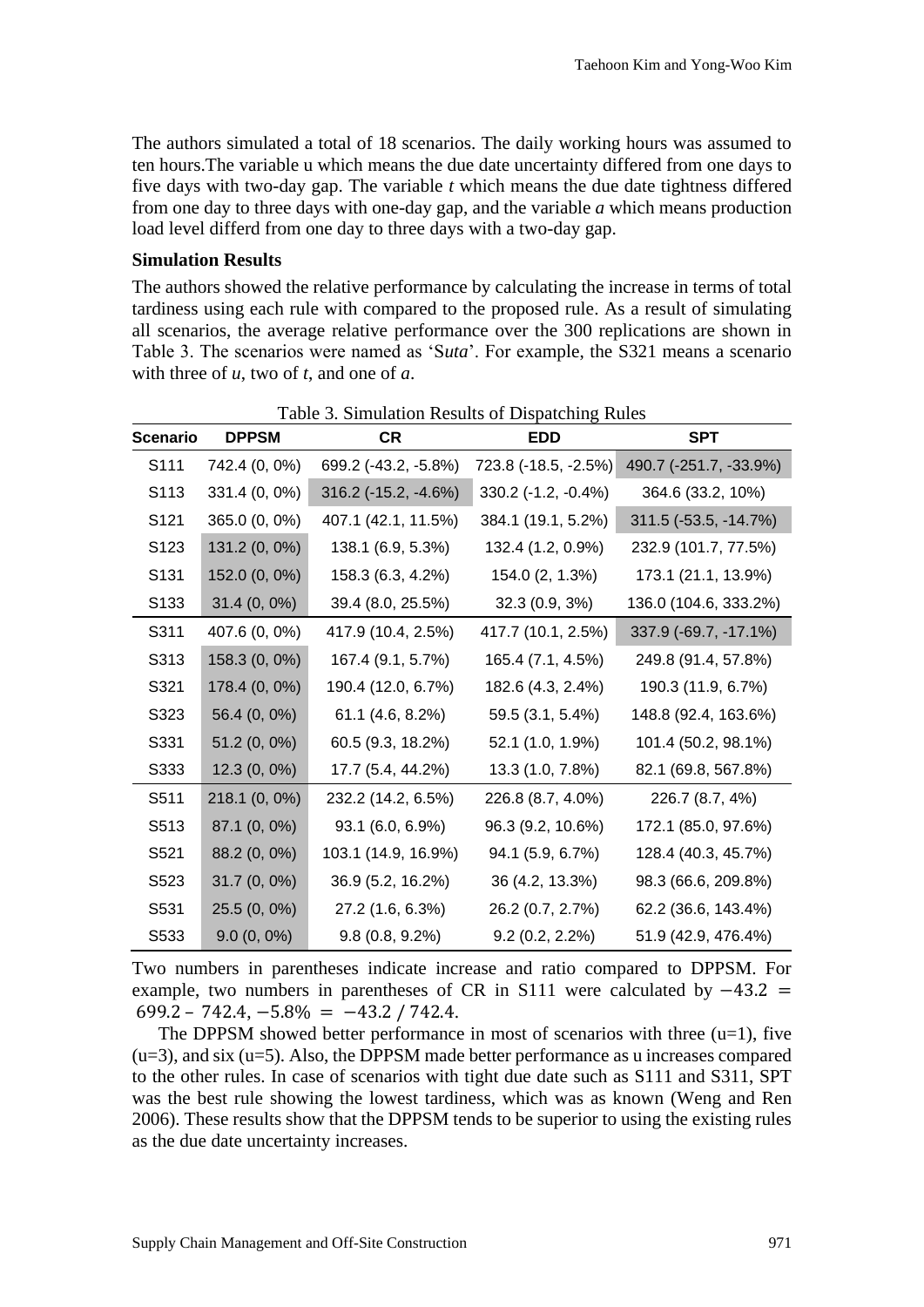### **DISCUSSIONS AND CONCLUSIONS**

In this simulation experiments, the authors tested four different dispatching rules (or priority rules) in job shop scheduling for precast concrete production when there exists order variability by a contractor. In most cases where order variability, the simulation results suggest that a new priority rule of EDLU, which penalizes a job order by a contractor with low order reliability, shows better delivery performances in terms of the average lead time and its variance. In light of lean construction principles, the simulation results suggest the followings:

First, order variability leads to variance of prefabricated product delivery. The best way to reduce order variability is to improve a contractor's planning reliability. The lean construction literature has shown that the planning reliability makes an impact on project schedule and productivity of trades on sites. The simulation experiments suggest that the order variability makes a negative impact on the lead time and its variance of prefabricated products.

Second, EDLU is more effective than traditional dispatching rules when order variability increases. The paper proposes a new dispatching rule of EDLU. The proposed EDLU may help the precast concrete suppliers develop their job shop schedule when there is order variability.

This study supposed that the due date uncertainty has the uniform distribution. The authors will conduct the further study to verify the effectiveness of the proposed model with the distribution shape of the uncertainty obtained from real construction projects.

### **REFERENCES**

- Ballard, G. and Arbulu, R. (2004). "Making Prefabrication Lean", International Group of Lean Construction, Helsingor, Denmark.
- Benjaoran, V., Dawood, N., and Hobbs, B. (2005). "Flowshop scheduling model for bespoke precast concrete production planning". *Construction Management and Economics*, 23(1), 93–105.
- Chan, W. T. and Hu, H. (2002). "Production scheduling for precast plants using a flow shop sequencing model". *Journal of computing in civil engineering*, 16(3), 165–174.
- Chan, W. T. and Wee, T. H. (2003). "A Multi-Heuristic GA for Schedule Repair in Precast Plant Production". *International Conference on Automated Planning and Scheduling, American Association for Artificial Intelligence*, Trento, Italy, June 9–13 (pp.236–245).
- Dawood, N. N. (1995). "Scheduling in the precast concrete industry using the simulation modelling approach". *Building and Environment*, 30(2), 197–207.
- Ho, C. (2019). Application of optimization to the production planning of construction prefabrication supply chains. Ph.D. Dissertation, College of Built Environment, University of Washington.
- Kim, J. M., Zhou, Y. D., & Lee, D. H. (2017). "Priority scheduling to minimize the total tardiness for remanufacturing systems with flow-shop-type reprocessing lines"*. The International Journal of Advanced Manufacturing Technology*, 91(9-12), 3697-3708.
- Kim, T., Kim, Y., and Cho, H. (2020). ["Dynamic production scheduling model under due](https://scholar.google.com/scholar?oi=bibs&cluster=17176779349978759485&btnI=1&hl=en)  [date uncertainty in precast concrete construction"](https://scholar.google.com/scholar?oi=bibs&cluster=17176779349978759485&btnI=1&hl=en), *Journal of Cleaner Production*, 257.
- Ko, C. H. (2010). "Production control in precast fabrication: considering demand variability in production schedules". *Canadian Journal of Civil Engineering*, 38(2), 191–199.